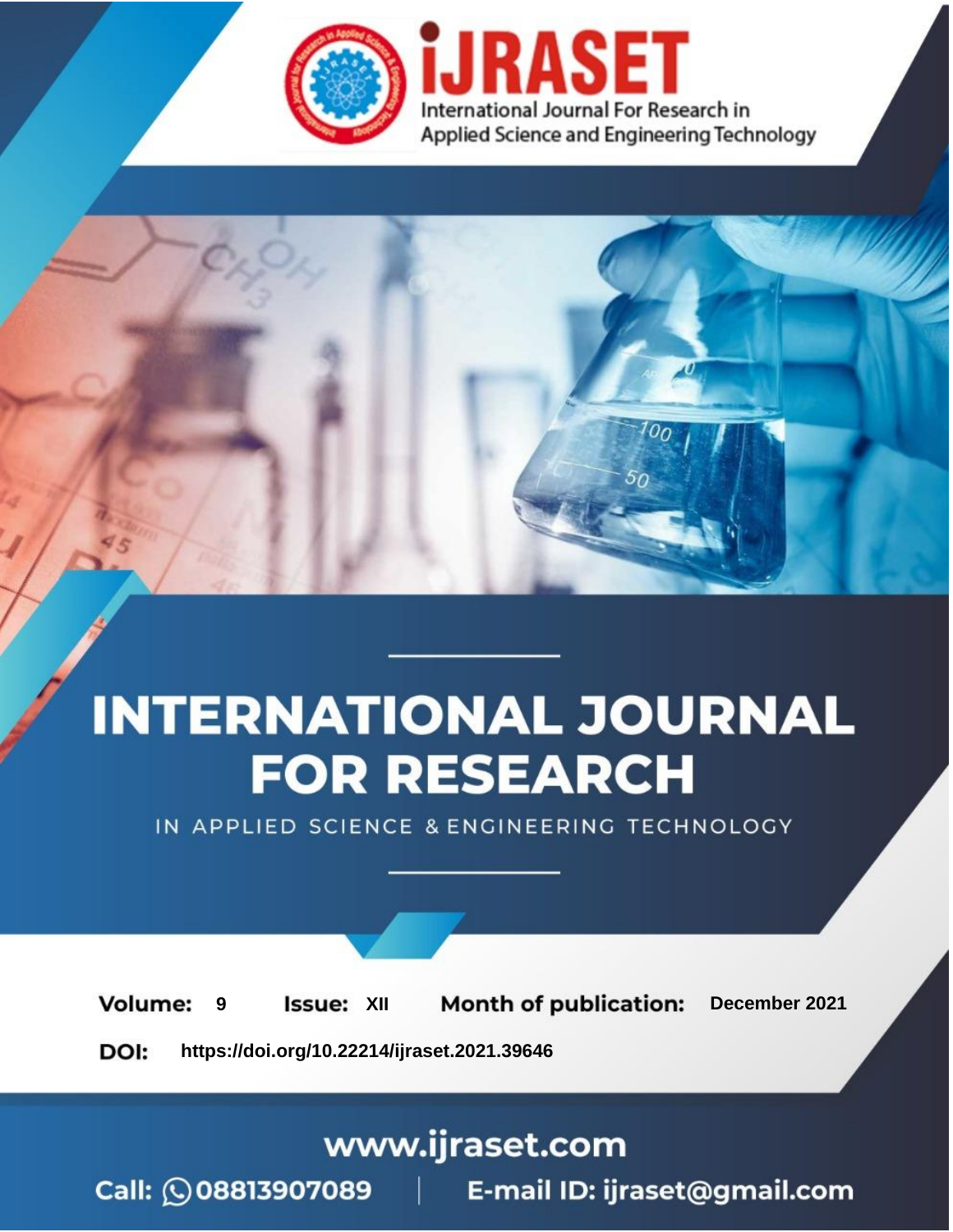

## **Virtual Assistant with Applications of IOT**

Vishesh Jakhar

*Dronacharya College of Engineering*

*Abstract: Man-made consciousness innovations are starting to be effectively utilized in human existence, this is worked with by the appearance and wide scattering of the Internet of Things (IOT). Independent gadgets are becoming more intelligent in their manner to communicate with both a human and themselves. New limits lead to making of different frameworks for mix of savvy things into Social Networks of the Internet of Things. One of the important patterns in man-made brainpower is the innovation of perceiving the normal language of a human. New experiences in this theme can prompt new method for normal humanmachine cooperation, in which the machine would figure out how to comprehend human's language, changing and connecting in it. One of such devices is voice associate, which can be incorporated into numerous other shrewd frameworks. In this workshop, the standards of the working of voice collaborators are depicted, its principle weaknesses and restrictions are given. The strategy for making a neighborhood voice colleague without utilizing cloud administrations is depicted, which permits to altogether grow the pertinence of such gadgets later on.*

### **I. INTRODUCTION**

In this day and age the advancement of computerized reasoning frameworks that can put together a characteristic human-machine cooperation are acquiring in ubiquity. It is as of now not a human figures out how to speak with a machine, yet a machine figures out how to speak with a human, investigating their activities, propensities, conduct and attempting to turn into his customized right hand.

The work on making and further developing such customized associates has been continuing for quite a while. These frameworks are continually improving, going past PCs and have currently solidly set up a good foundation for themselves in different cell phones and contraptions. Quite possibly the most well known voice assistant are Siri, from Apple, Amazon Echo, which reacts to the name of Alex from Amazon, Cortana from

Microsoft, Google Assistant from Google, and the as of late seemed astute collaborator under the name "AIVA".

AIVA (2018) pointed toward fostering a voice-controlled individual partner which is doing numerous things, for example, to look through the Internet. It has some new highlights like posting remarks on the web-based media sites like Facebook, Twitter, and so on By only not many basic orders. You can likewise know the climate around you and can get the environment conditions in your district. It can open and dispatch web-applications and the nearby stockpiling of the client PC.

The principle objective of this work is to assemble a neighborhood voice collaborator that accomplishes crafted by human and the day by day task that a human expected to do in day to day existence.

#### **II. LITERATURE REVIEW**

Each organization engineer of the shrewd aide applies his own particular techniques and approaches for improvement, which thus influences the end result. One right hand can blend discourse all the more subjectively, another can all the more precisely and without extra clarifications and amendments perform assignments, others can play out a smaller scope of errands, however most precisely and as the client needs.

Clearly, there is no all inclusive right hand who might play out all errands similarly well. The arrangement of qualities that a colleague has relies completely upon which region the engineer has focused harder. Since all frameworks depend on AI techniques and use for their creation gigantic measures of information gathered from different sources and afterward prepared on them, a significant job is played by the wellspring of this information, be it search frameworks, different data sources or interpersonal organizations. How much data from various sources decides the idea of the aide, which can result therefore. In spite of the various ways to deal with learning, various calculations and methods, the rule of building such frameworks remains roughly something similar. The principle innovations are voice enactment, programmed discourse acknowledgment, Teach-To-Speech, voice biometrics, exchange director, regular language understanding and named substance acknowledgment.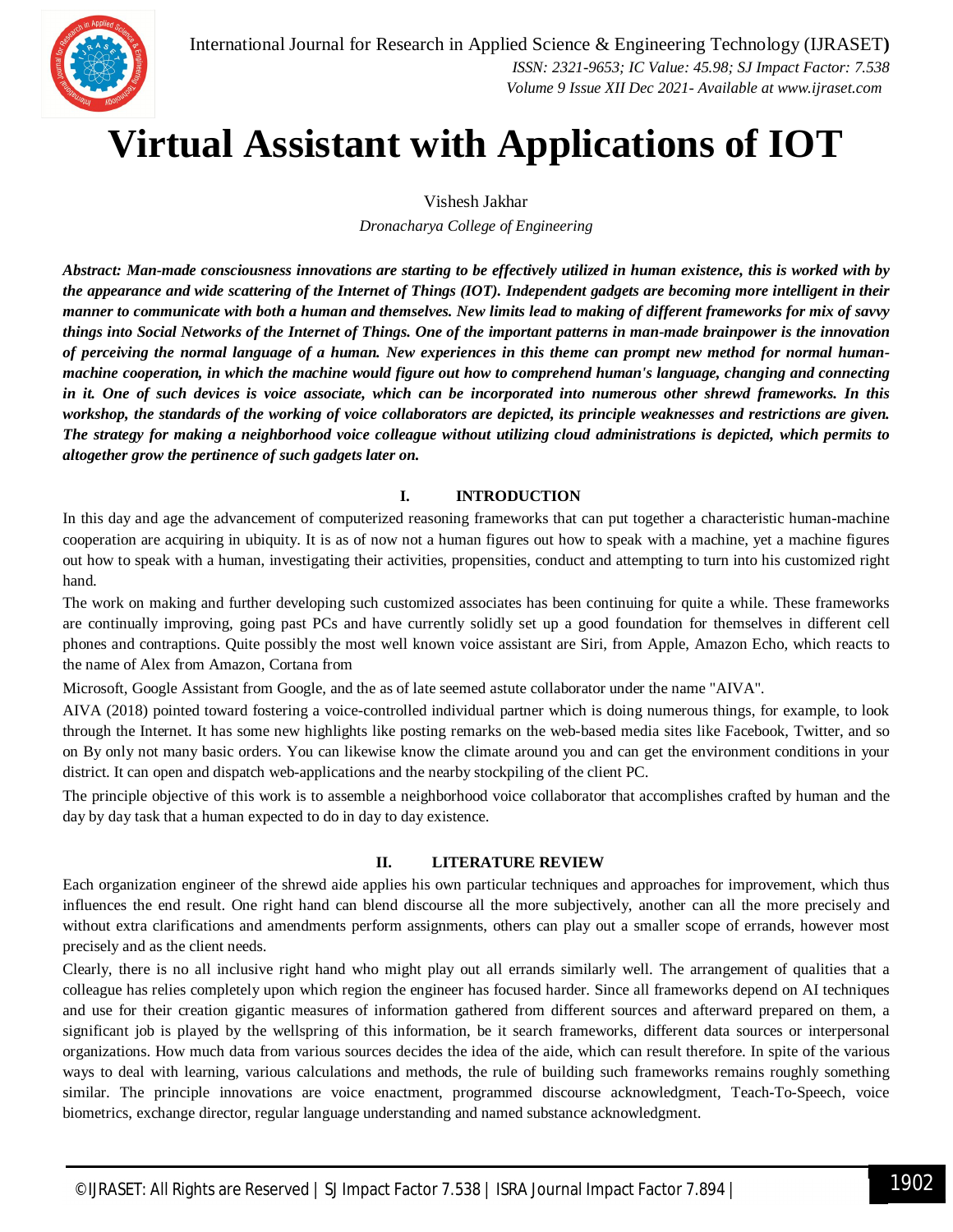

International Journal for Research in Applied Science & Engineering Technology (IJRASET**)**

 *ISSN: 2321-9653; IC Value: 45.98; SJ Impact Factor: 7.538 Volume 9 Issue XII Dec 2021- Available at www.ijraset.com*

#### **III. PROPOSED PLAN OF WORK**

In this proposed work the virtual computer based intelligence associate will actually want to welcome the client as client start the simulated intelligence collaborator. Then, at that point, it will trust that the client will enter the orders through microphone.Then it will change over discourse input into message with the assistance of discourse acknowledgment module and afterward message is given to focal processor. Which then, at that point, decipher text and coordinates with the text in and inquiry proclamations assuming both matches, executes the important content. If not computer based intelligence will hang tight for client input once more. A portion of the capacities that will be given by the simulated intelligence menial helper are wishing client, search in chrome, tells meteorological forecast, open record on work area, send email, take screen capture, makes you quip and tells about the situation with battery and central processor in rate. This is an exact subjective review, in light of perusing previously mentioned writing. The program is made by books and online assets, with the express objective to track down accepted procedures and a further developed comprehension of Voice Assistant. Fig.1 shows the work process of the fundamental course of the voice right hand. Discourse acknowledgment is utilized to change over the discourse contribution to message. This text is then taken care of to the focal processor which decides the idea of the order and calls the pertinent content for execution.





#### *A. Speech Recognition*

The framework involves Google's internet based discourse acknowledgment framework for changing over discourse contribution to message. Discourse acknowledgment programming works by separating the sound of a discourse recording into individual sounds, investigating each solid, utilizing calculations to observe the most likely word fit in that language, and interpreting those sounds into text.

#### *B. Python Backend*

The python backend get the result from the discourse acknowledgment module and afterward distinguishes whether the order or the discourse yield is an API Call. The result is then send back to the python backend to give the necessary result to the client.

#### *C. Programming Interface Calls(Api)*

Programming interface represents Application Programming Interface. An API is a product go-between that permits two applications to converse with one another. As such, an API is the courier that conveys your solicitation to the supplier that you're mentioning it from and afterward conveys the reaction back to you.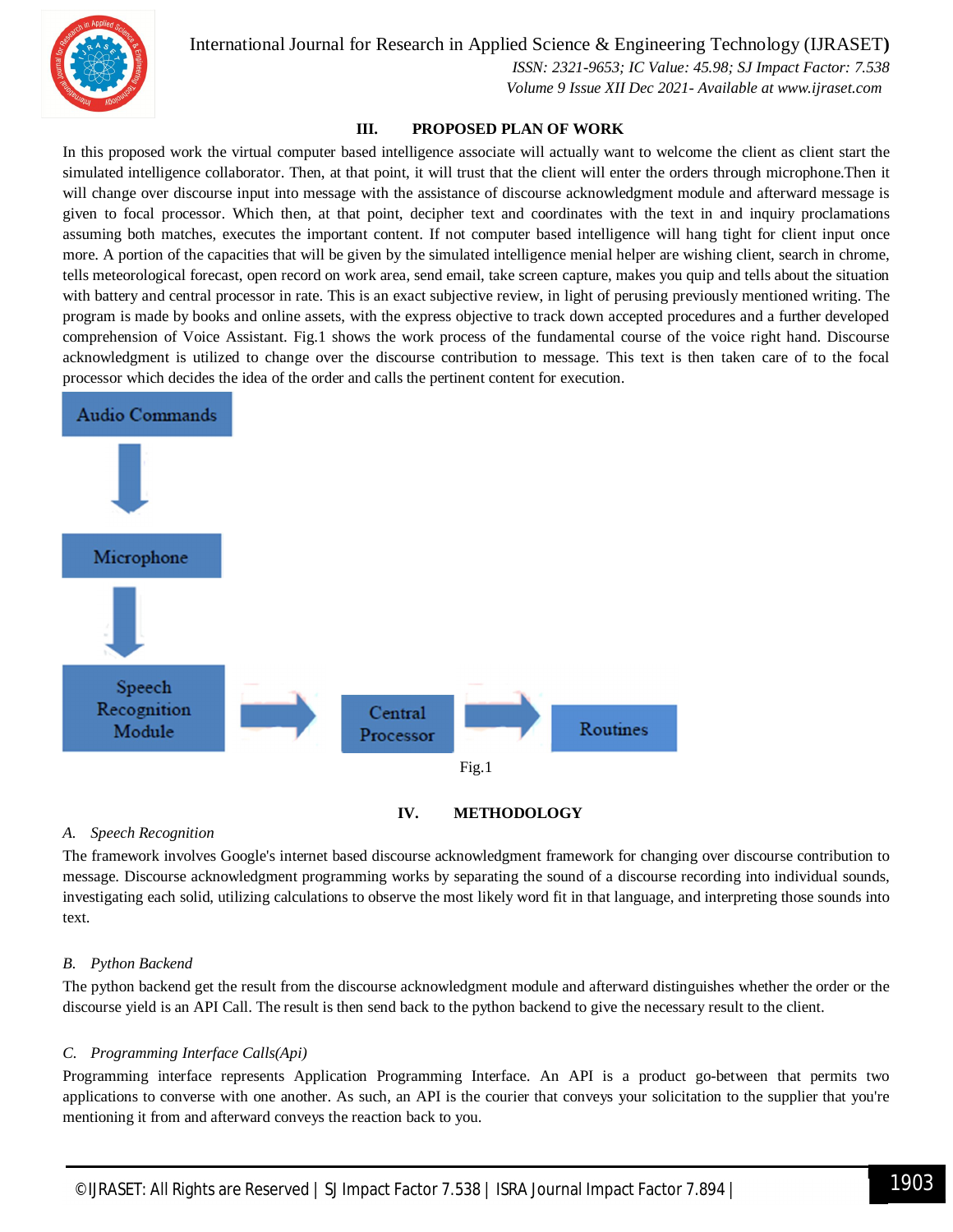

International Journal for Research in Applied Science & Engineering Technology (IJRASET**)**  *ISSN: 2321-9653; IC Value: 45.98; SJ Impact Factor: 7.538 Volume 9 Issue XII Dec 2021- Available at www.ijraset.com*

#### *D. Text-To-Speech*

Text-to-Speech (TTS) alludes to the capacity of PCs to peruse text so anyone might hear. A TTS Engine changes composed message over to a phonemic portrayal, then, at that point, changes the phonemic portrayal over to waveforms that can be yield as strong. TTS motors with various dialects, tongues and concentrated vocabularies are accessible through outsider distributers. Here we are utilizing pyttsx3 which is a text-to-discourse transformation library in Python. Also sapi 5 is the motor that will be utilized for text to discourse change.





#### **V. CONCLUSION**

In this report, we examined the plan and execution of a Virtual Assistance. The venture is constructed utilizing open source programming modules with IDLE (Python 3.8) local area backing which can oblige any updates soon. The particular idea of this undertaking makes it more adaptable and simple to add extra highlights without upsetting current framework functionalities.

It give reactions to the client based on question being asked or the words verbally expressed by the client like opening undertakings and tasks. It is welcoming the client the manner in which client feels more great and goes ahead and cooperate with the voice right hand. The application ought to likewise kill any sort of pointless manual work needed in the client life of playing out every single assignment. The whole framework chips away at the verbal info rather than the text one.

#### **VI. FUTURE WORK**

Before very long our proposed framework can be conveyed with the IoT. So it can perform undertakings like turning on and off electrical gadgets, for example, bulbs, fan and so on, remotely through web.

#### **REFERENCES**

- [1] G. Bohouta, V. Z. Këpuska, "Comparing Speech Recognition Systems (Microsoft API Google API And CMU Sphinx)", Int. Journal of Engineering Research and Application 2017, 2017.
- [2] Artificial intelligence (AI), sometimes called machine intelligence. https://en.wikipedia.org/wiki/Artificial\_intelligence
- [3] B. Marr, The Amazing Ways Google Uses Deep Learning AI.
- [4] Cortana Intelligence, Google Assistant, Apple Siri.
- [5] Hill, J., Ford, W.R. and Farreras, I.G., 2015. Real conversations with artificial intelligence: A comparison between human–human online conversations and human–chatbot conversations. Computers in Human Behavior, 49, pp.245-250.
- [6] K. Noda, H. Arie, Y. Suga, T. Ogata, Multimodal integration learning of robot behavior using deep neural networks, Elsevier: Robotics and Autonomous Systems, 2014.
- [7] "CMUSphnix Basic concepts of speech Speech Recognition process". http://cmusphinx.sourceforge.netlwiki/tutorialconcepts
- [8] Huang, J., Zhou, M. and Yang, D., 2007, January. Extracting Chatbot Knowledge from Online Discussion Forums. In IJCAI(Vol. 7, pp. 423-428).
- [9] Thakur, N., Hiwrale, A., Selote, S., Shinde, A. and Mahakalkar, N., Artificially Intelligent Chatbot.
- [10] Mohasi, L. and Mashao, D., 2006. Text-to-Speech Technology in Human-Computer Interaction. In 5th Conference on Human Computer Interaction in Southern Africa, South Africa (CHISA 2006, ACM SIGHI) (pp. 79-84).
- [11] Fryer, L.K. and Carpenter, R., 2006. Bots as language learning tools. Language Learning & Technology.